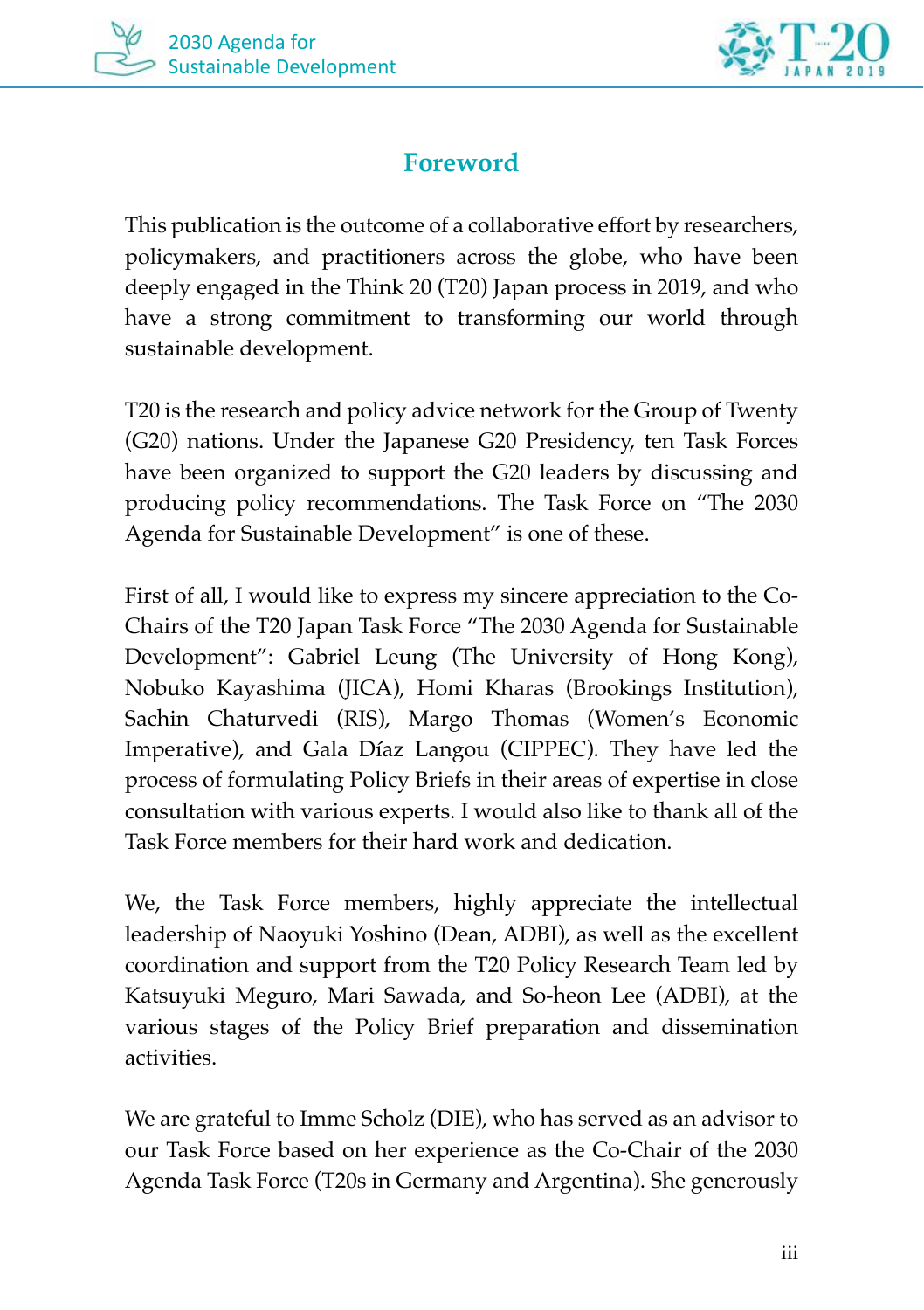



took time to comment on selected Policy Briefs to improve their content and policy relevance.

We are also grateful to Dennis Snower (Global Solutions Initiative), Wonhuyk Lim (KDI School of Public Policy and Management) and their teams for giving us precious opportunities to receive feedback on draft Policy Briefs at the critical junctures of our work. We also appreciate the support provided by the International Development Research Center (IDRC), Waseda University, Tokyo University, and Hiroshima University.

Finally, we would like to thank many other engagement groups, especially Women 20 (W20), Business 20 (B20), and Civil Society 20 (C20), for their wonderful collaboration and synergetic efforts towards achieving the common purpose.

> **Izumi Ohno Director, JICA Research Institute Lead Co-Chair of Task Force on "The 2030 Agenda for Sustainable Development"**